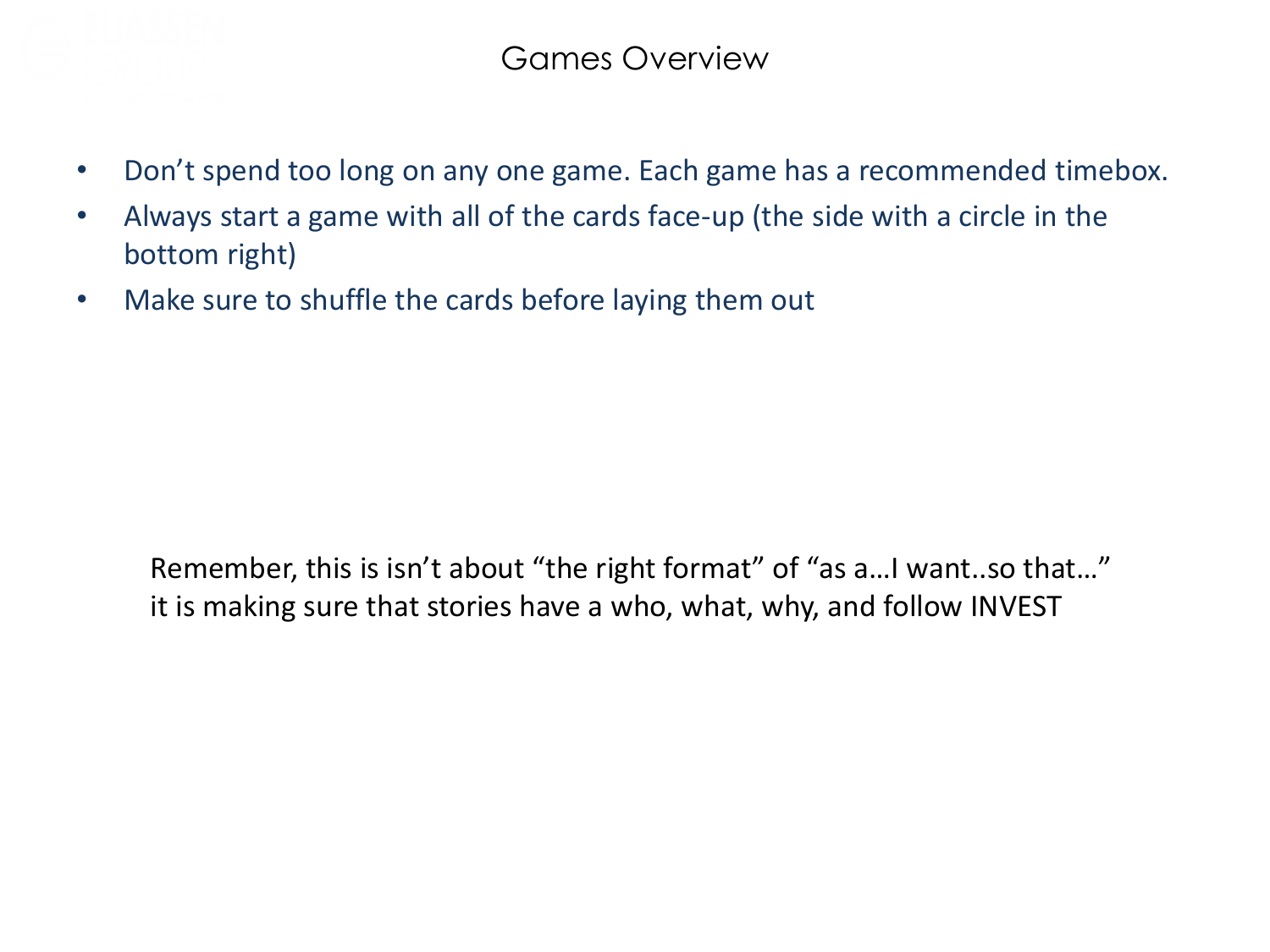

- **I**ndependent
	- To the extent possible, stories can be implemented in any order
- **N**egotiable
	- A story is a conversation starter, not the end result.
	- Nothing about "how"
- **V**aluable to the user
	- Something the user can actually use, not just a piece of it
- **E**stimable
	- No research required, well understood
- **S**mall
	- Can be taken from concept to ready for release within a couple of weeks and preferably within a couple of days.
- **T**estable
	- It is clear what "done" looks like for the story and how to make sure it is done.
- **Product –** the largest chunk of value
- **Epic** a piece of value that is larger than a story but smaller than the whole product
- **User Story**  a small piece of value that can be implemented in at most a week or two
- **Who** who the user story is for
- **What** the functionality that the user story implements
- **Why** the reason the user needs the user story

#### **S.A.M. –** helps with testable

- **S**pecific
- **A**ttainable
- **M**easurable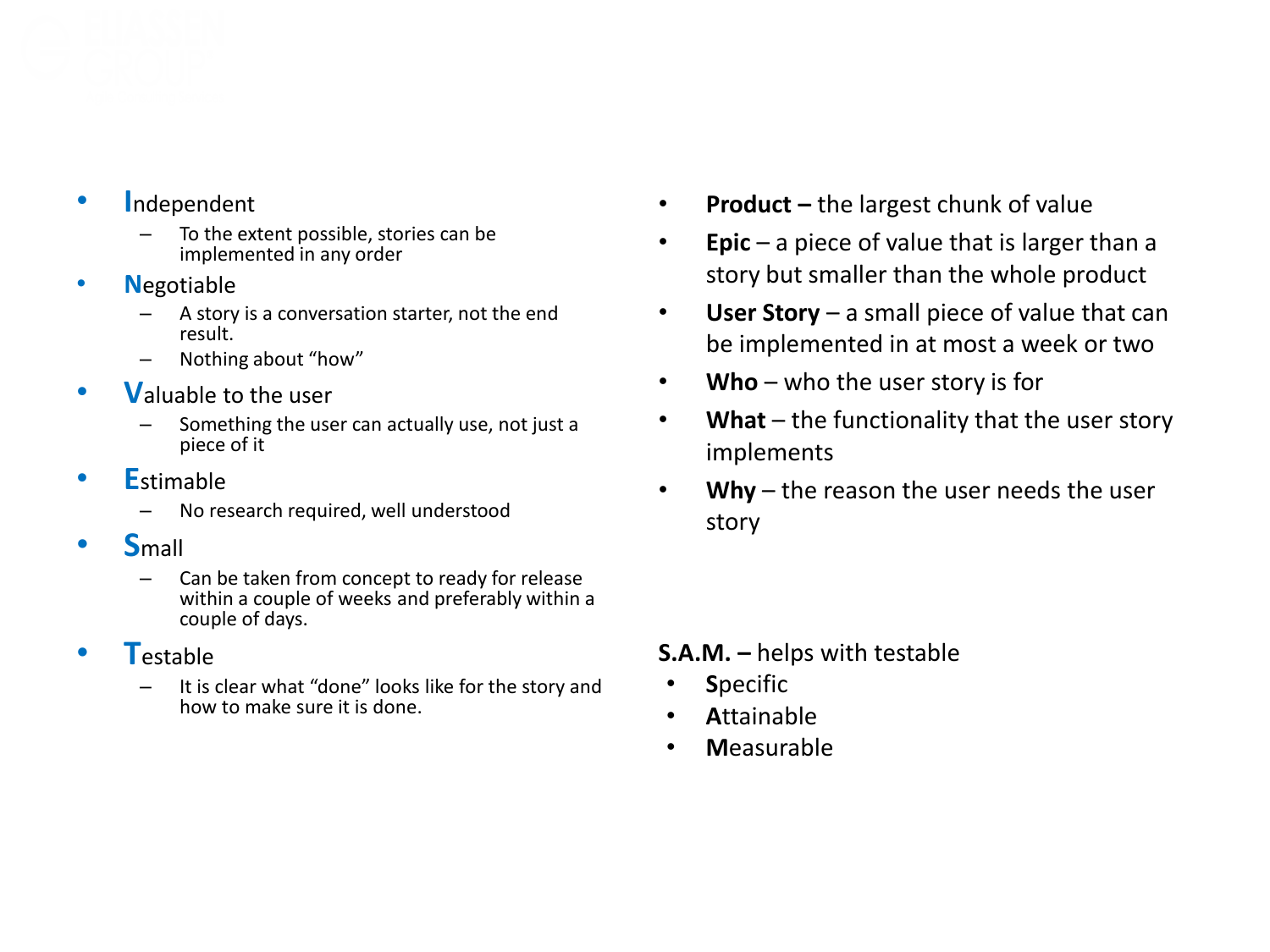**Why What Who** – – – Not alsor story is tor the reason the user needs what the user story does who the user story is for the functionality that the user story implements

Good Stories

answers. You have 5 minutes W's. When you are done, turn over the cards to check your stories into good stories and stories that are missing one of the 3 How to: Every story needs a what, and why. Separate the answers. You have 5 minutes. W's. When you are done, turn over the cards to check your stories into good stories and stories that are missing one of the 3 : Every story needs a who, what, and why. Separate the

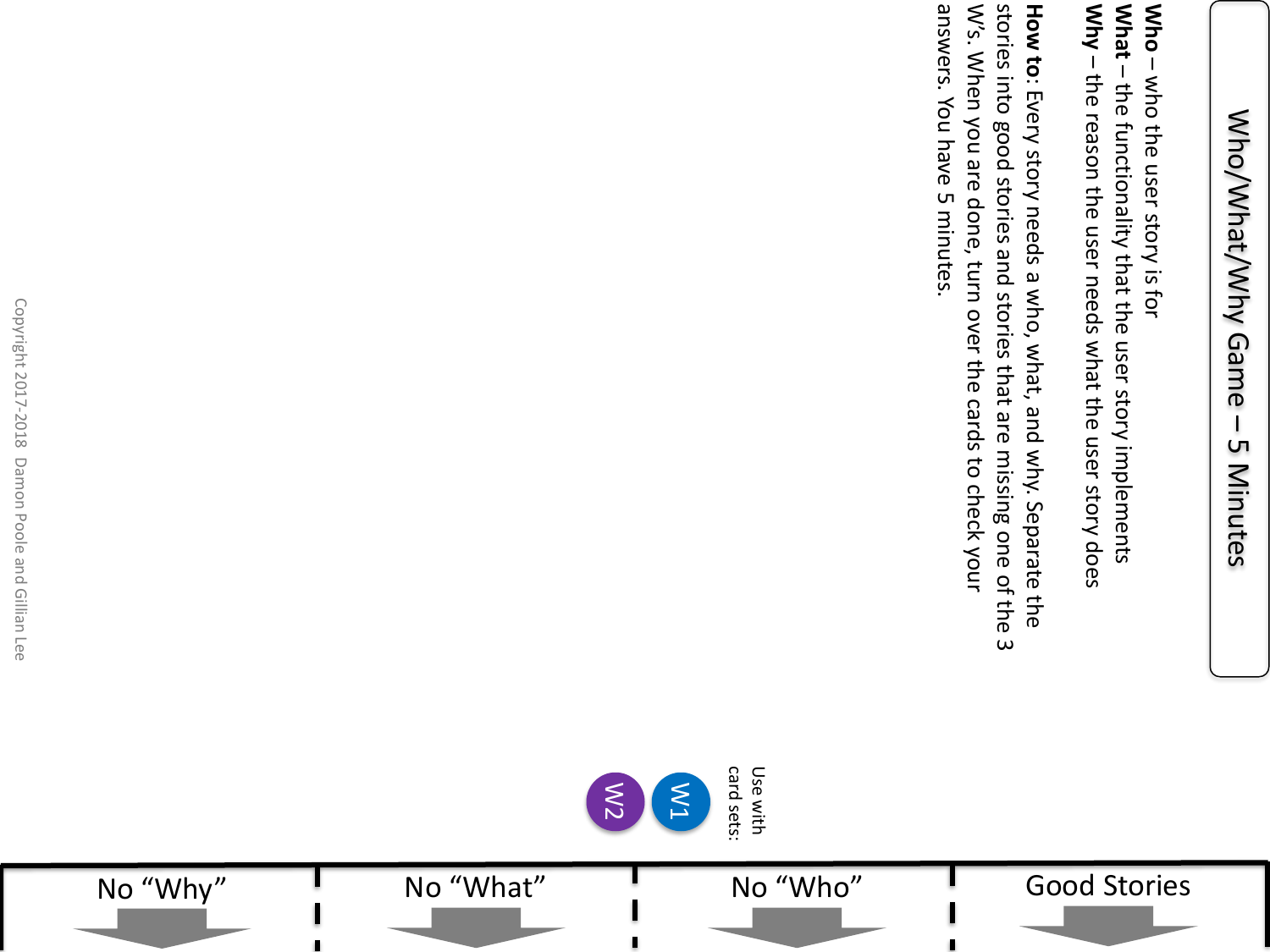### Sizing Sizing Game Game  $\mathsf{I}$ LΠ 5 Minutes Minutes

be on user stories. Good stories are small. When planning for a team's day-to-day work, the focus should be on user stories. Good stories are small. When planning for a team's day-to-day work, the focus should

**Product –** the largest unit of value.

the whole product. the whole product. – a small piece of value that can be implemented in **Epic** – a piece of value that is larger than a story but smaller than

at most a week or two (preferably days) User Story - a small piece of value that can be implemented in at most a week or two (preferably days) **User Story** 

turn over the cards to check your answers. You have 5 minutes. How to: Separate the cards into three sizes. When you are done, turn over the cards to check your answers. You have 5 minutes. : Separate the cards into three sizes. When you are done,



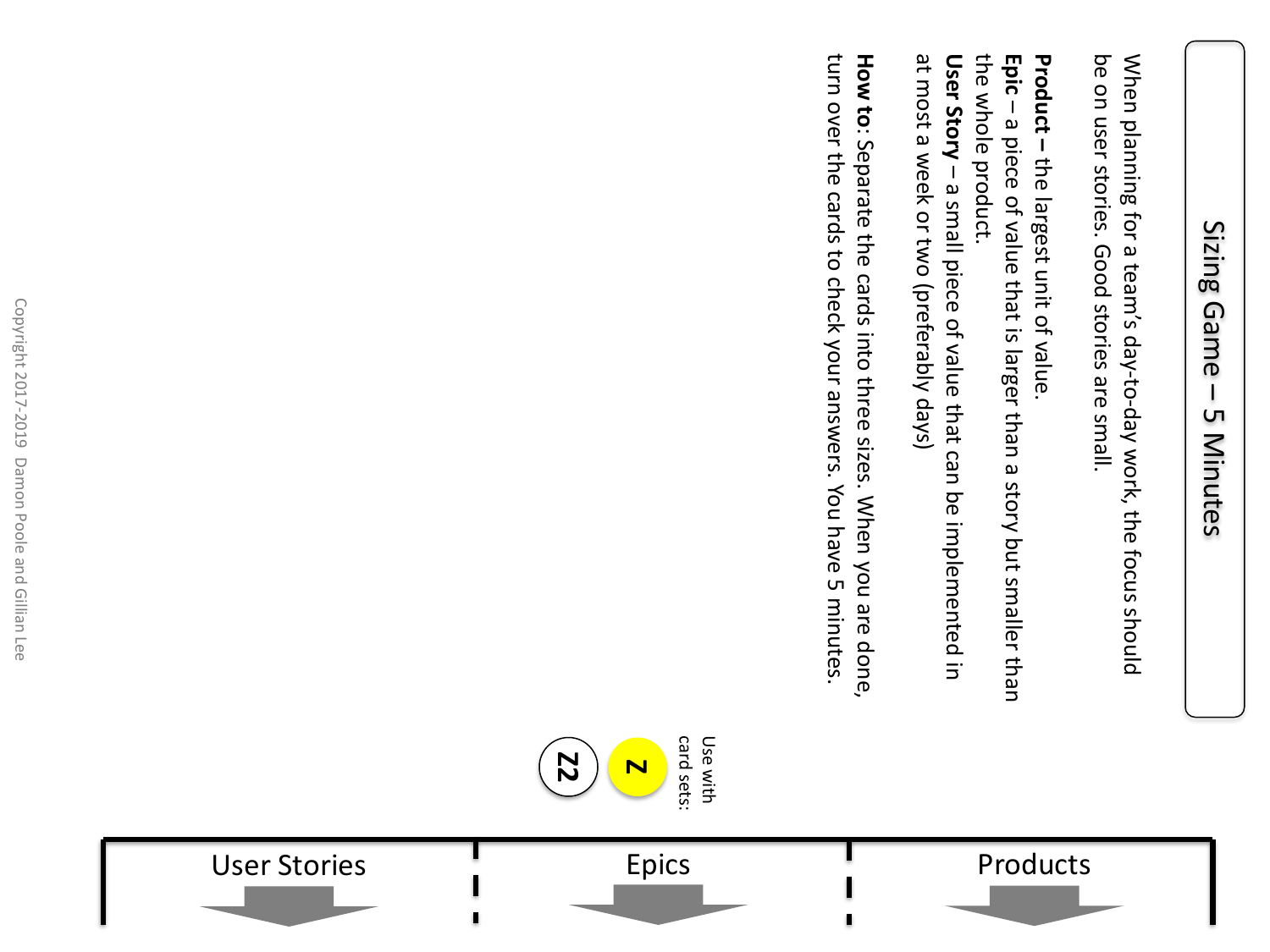## Sizing Game Sizing Game  $\mathbf l$ LΠ 5 Minutes Minutes

be on user stories. Good stories are small. When planning for a team's day-to-day work, the focus should be on user stories. Good stories are small. When planning for a team's day-to-day work, the focus should

**Product –** the largest unit of value.

the whole product. **Epic** – a piece of value that is larger than a story but smaller than

at most a week or two (preferably days) User Story - a small piece of value that can be implemented in at most a week or two (preferably days) the whole product. – a small piece of value that can be implemented in **User Story** 

minutes. are done, turn over the cards to check your answers. You have 5 **How to**: Lay out the cards from largest to smallest. When you minutes. are done, turn over the cards to check your answers. You have 5 : Lay out the cards from largest to smallest. When you

Use with ca<br>D Use with set:

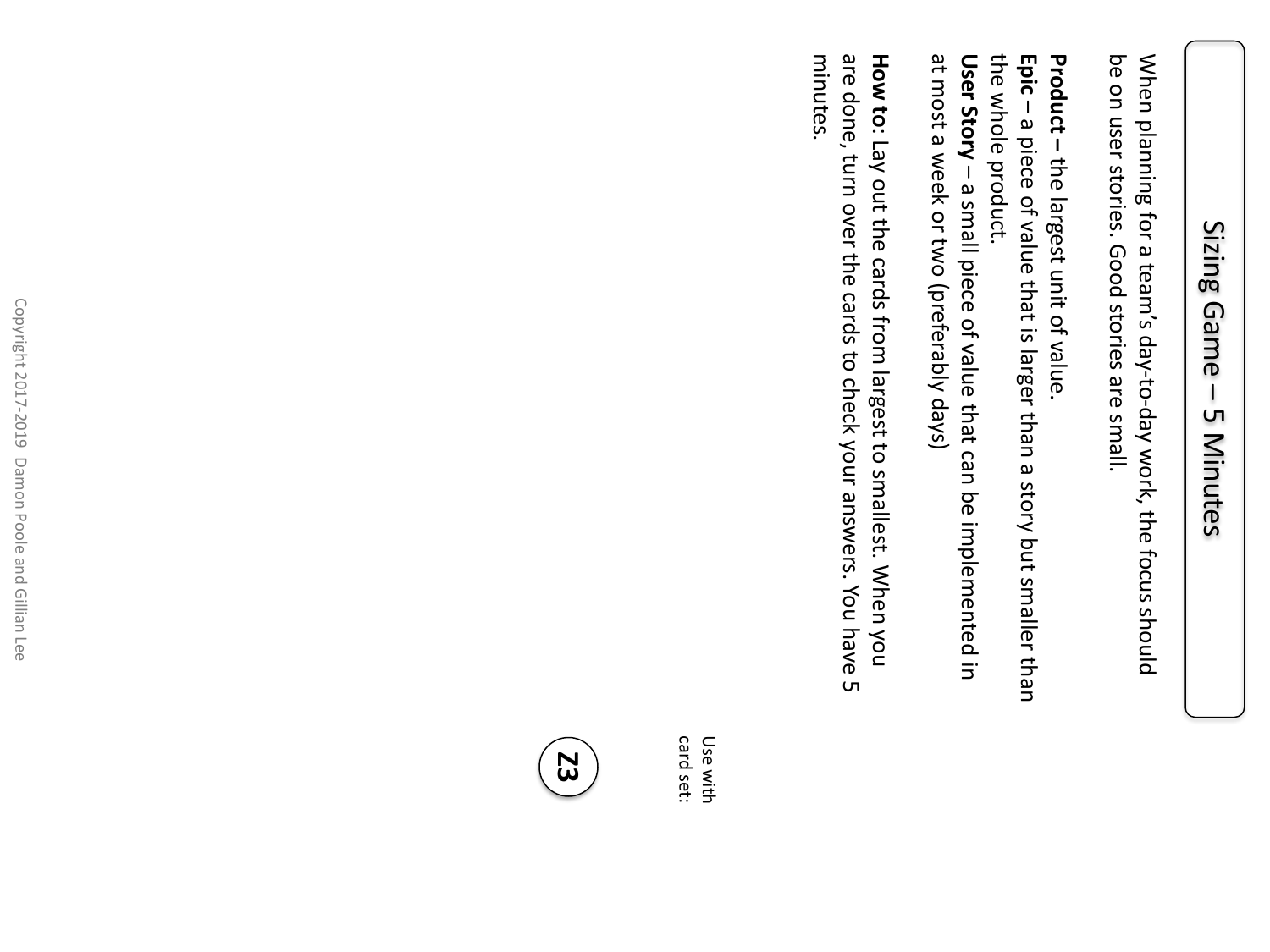your results. You have 5 minutes. negotiable. When you are done, turn the cards over to check **How to**: order the stories from most negotiable to least are different levels of "negotiability" from most to least. Everything is user-oriented, not implementation-oriented. There result, but the exact method to obtain that result is open. your results. You have 5 minutes. negotiable. When you are done, turn the cards over to check are different levels of "negotiability" from most to least. Everything is user result, but the exact method to obtain that result is open. -oriented, not implementation-oriented. There Negotiable: the story is a conversation starter. There is a desired **Negotiable**: order the stories from most negotiable to least : the story is a conversation starter. There is a desired

> card set: Use with Use with **N**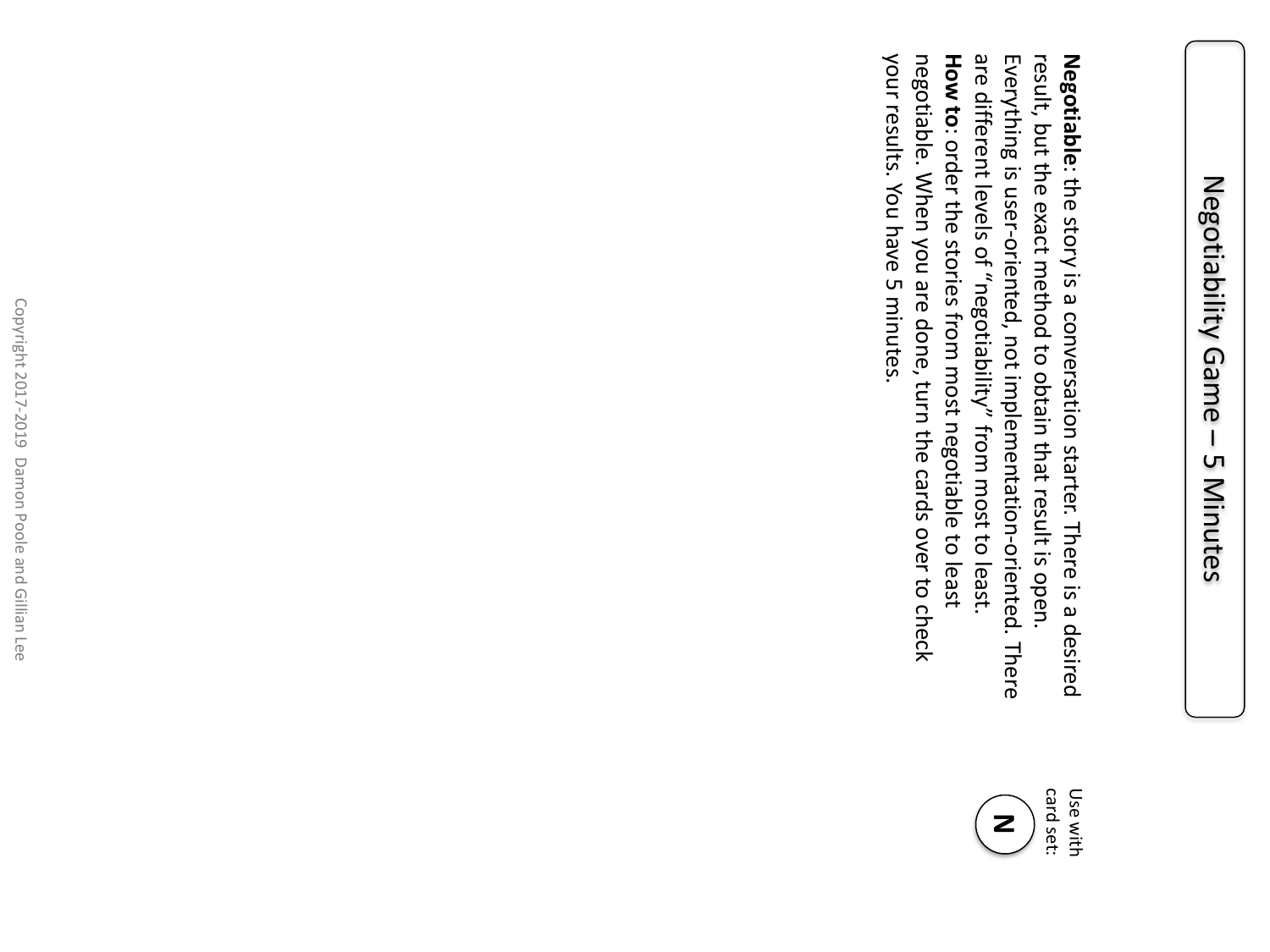and how to objectively test if the desired result has been **Testable**: it is clear what is needed to fully implement the story realized. and how to objectively test if the desired result has been : it is clear what is needed to fully implement the story

minutes. are done, turn the cards over to check your results. You have 5 stories into testable stories and non-testable stories. When you **How to:** Choose one of the two decks, T2 or T3. Separate the minutes. are done, turn the cards over to check your results. You have 5 stories into testable stories and non-testable stories. When you : Choose one of the two decks, T2 or T3. Separate the



٥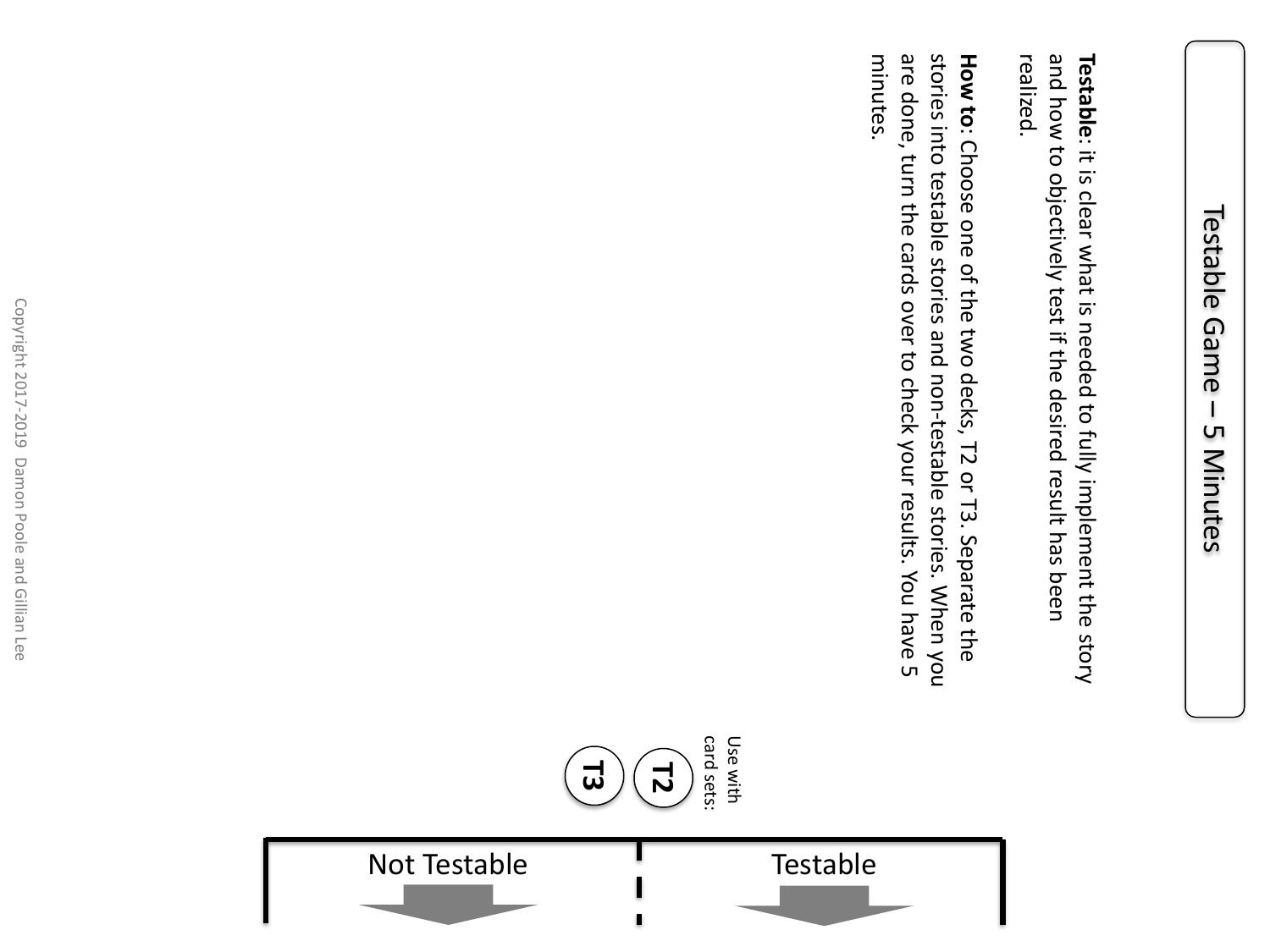that they value. a user wants and can actually use, not just a piece of something valuable to a real user of the product. It must be something that Products are broken down into smaller chunks of value, often that they value. a user wants and can actually use, not just a piece of something *valuable* referred to as "Epics." Just like user stories, good Epics are referred to as "Epics." Just like user stories, good Epics are Products are broken down into smaller chunks of value, often to a real user of the product. It must be something that

You have 5 minutes. When you are done, turn the cards over to check your results are valuable to a user of the product and those that are not **How to:** For the given Product, separate the Epics into those that You have 5 minutes. When you are done, turn the cards over to check your results. are valuable to a user of the product and those that are not. : For the given Product, separate the Epics into those that

# **PRODUCT** PRODUCT

efficiently at physical stores efficiently at physical stores Grocery shoppers want an Grocery shoppers want an and get the best prices app to help them shop and get the best prices app to help them shop



card set: Use with

Use with

 $\geq$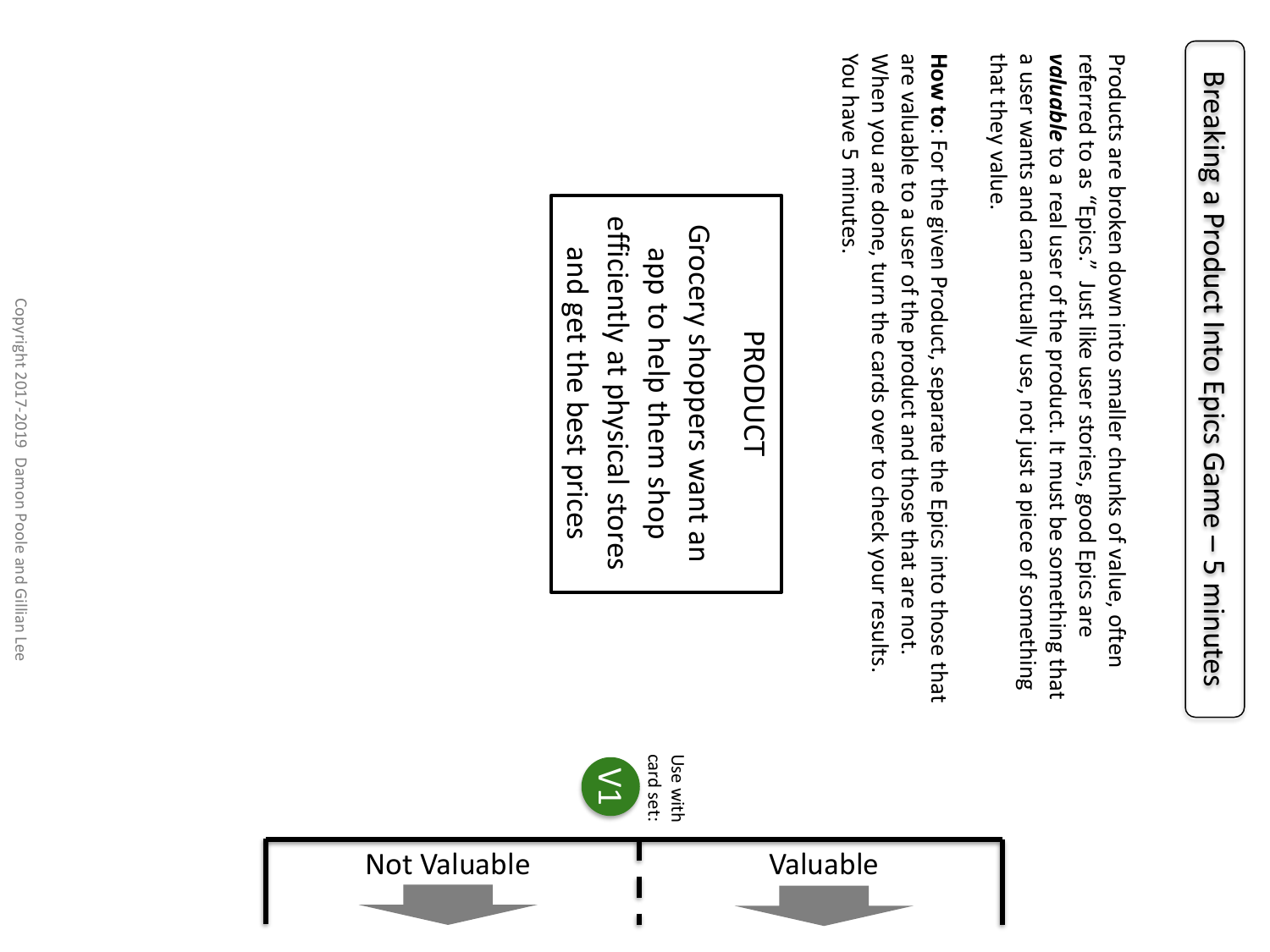stories." use, not just a piece of something that they value. product. It must be something that a user wants and can actually Epics are broken down into smaller pieces of value called "User use, not just a piece of something that they value. product. It must be something that a user wants and can actually stories." Good User Stories are Epics are broken down into smaller pieces of value called "User Good User Stories are valuable to a real user of the *valuable* to a real user of the

the cards over to check your results. You have 5 minutes. are valuable and those that are not. When you are done, turn How to: For the given Epic, separate the stories into those that the cards over to check your results. You have 5 minutes. are valuable and those that are not. When you are done, turn : For the given Epic, separate the stories into those that



 $\lesssim$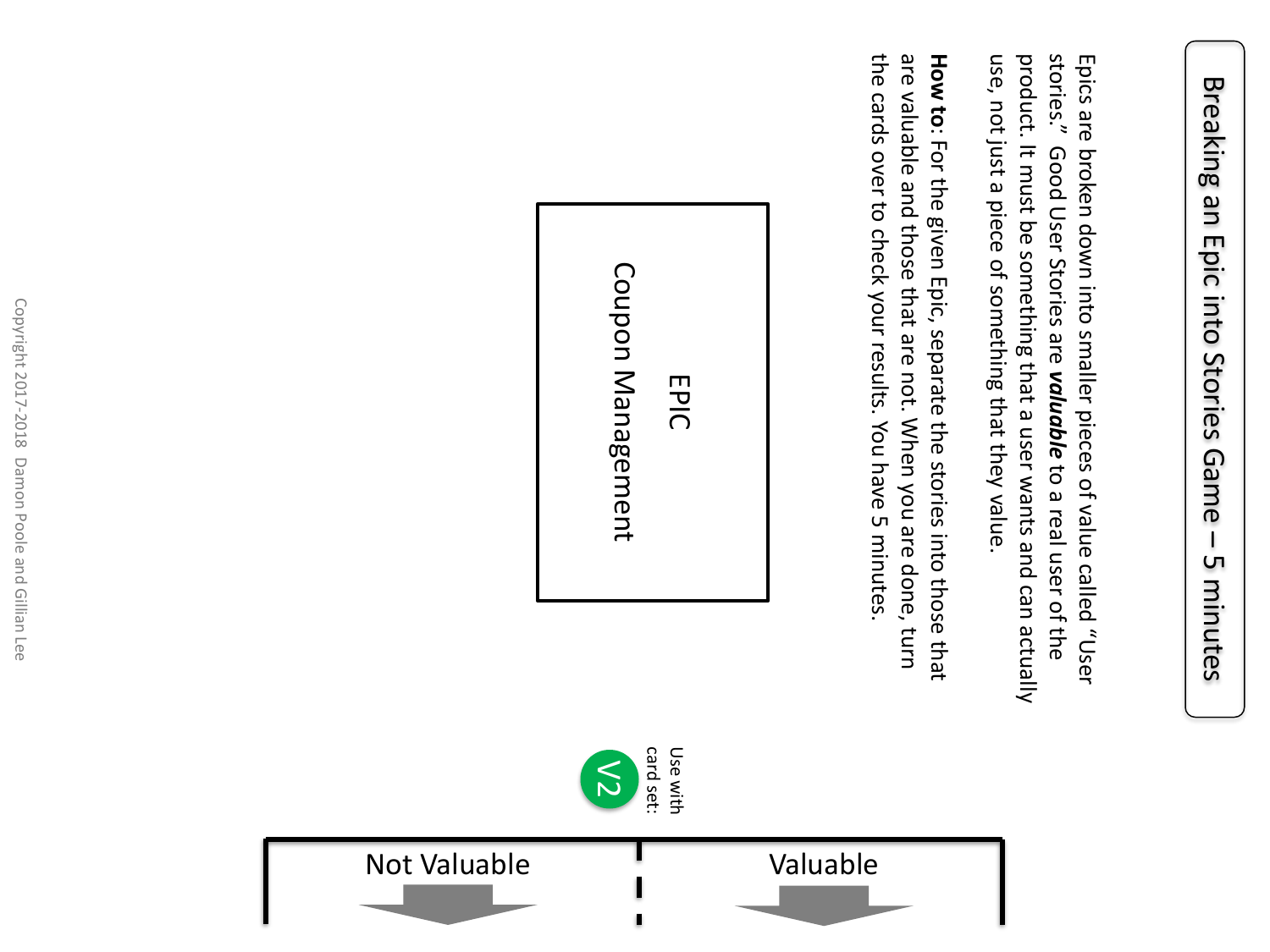piece of something that they value. be something that a user wants and can actually use, not just a Good stories are valuable to a real user of the product. It must piece of something that they value. be something that a user wants and can actually use, not just a Good stories are *valuable* to a real user of the product. It must

those that are not. When you are done, turn the cards over to check your results. You have 5 minutes. **How to:** separate the stories into those that are valuable and check your results. You have 5 minutes. those that are not. When you are done, turn the cards over to : separate the stories into those that are valuable and

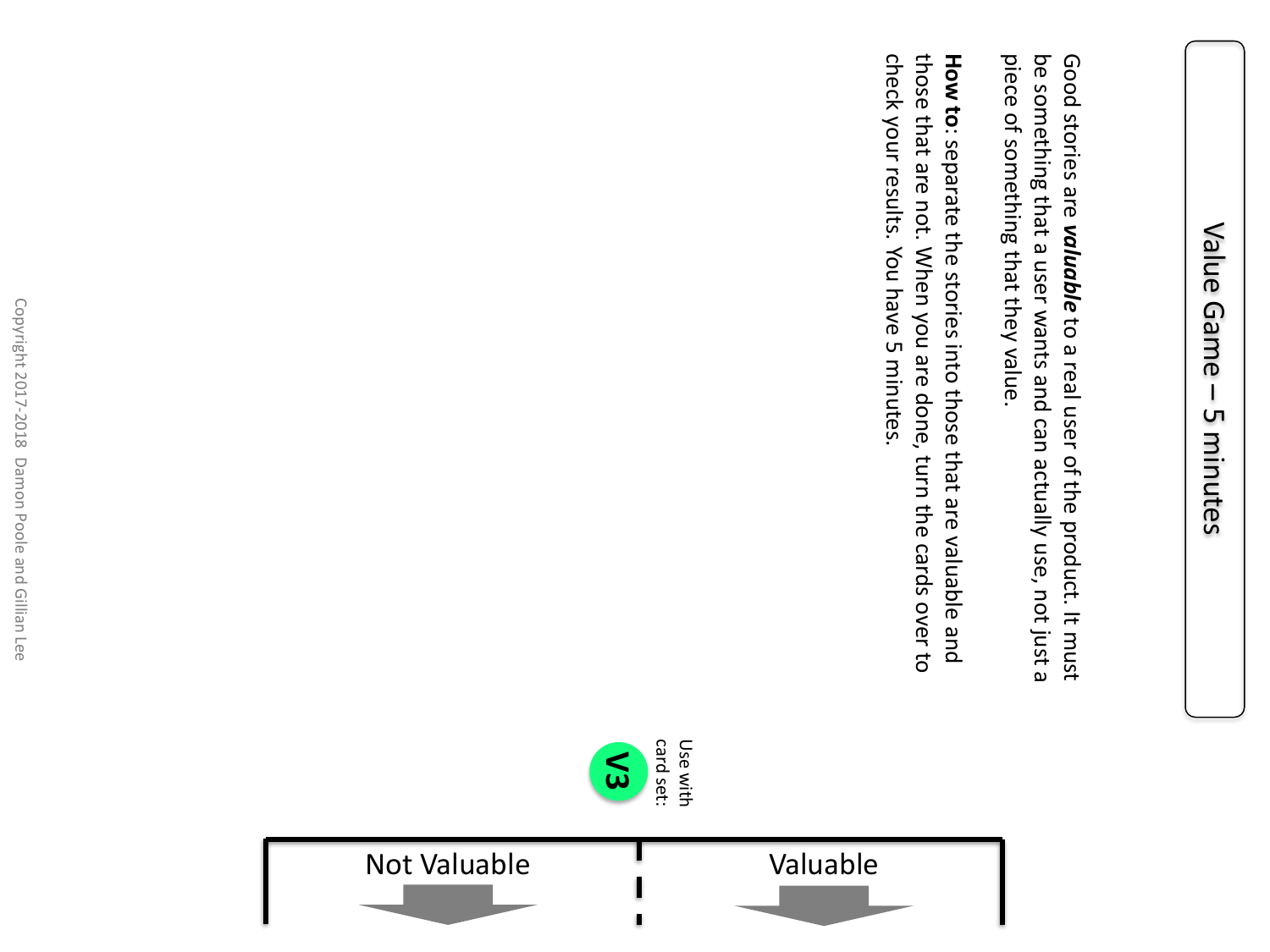your results. You have 5 minutes. and bad splits. When you are done, turn the cards over to check which is not a good story. Separate the stories into good splits smaller story that is still a good story. A bad split is something be split out of it and which are bad splits. A good split is a **How to:** For the given story determine which other stories can your results. You have 5 minutes. and bad splits. When you are done, turn the cards over to check which is not a good story. Separate the stories into good splits smaller story that is still a good story. A bad split is something be split out of it and which are bad splits. A good split is a : For the given story determine which other stories can

# ORIGINAL STORY: **ORIGINAL STORY:**

**BYOD data backup/restore** BYOD data backup/restore for large businesses to for large businesses to protect IP

card set: Use with

Use with

V4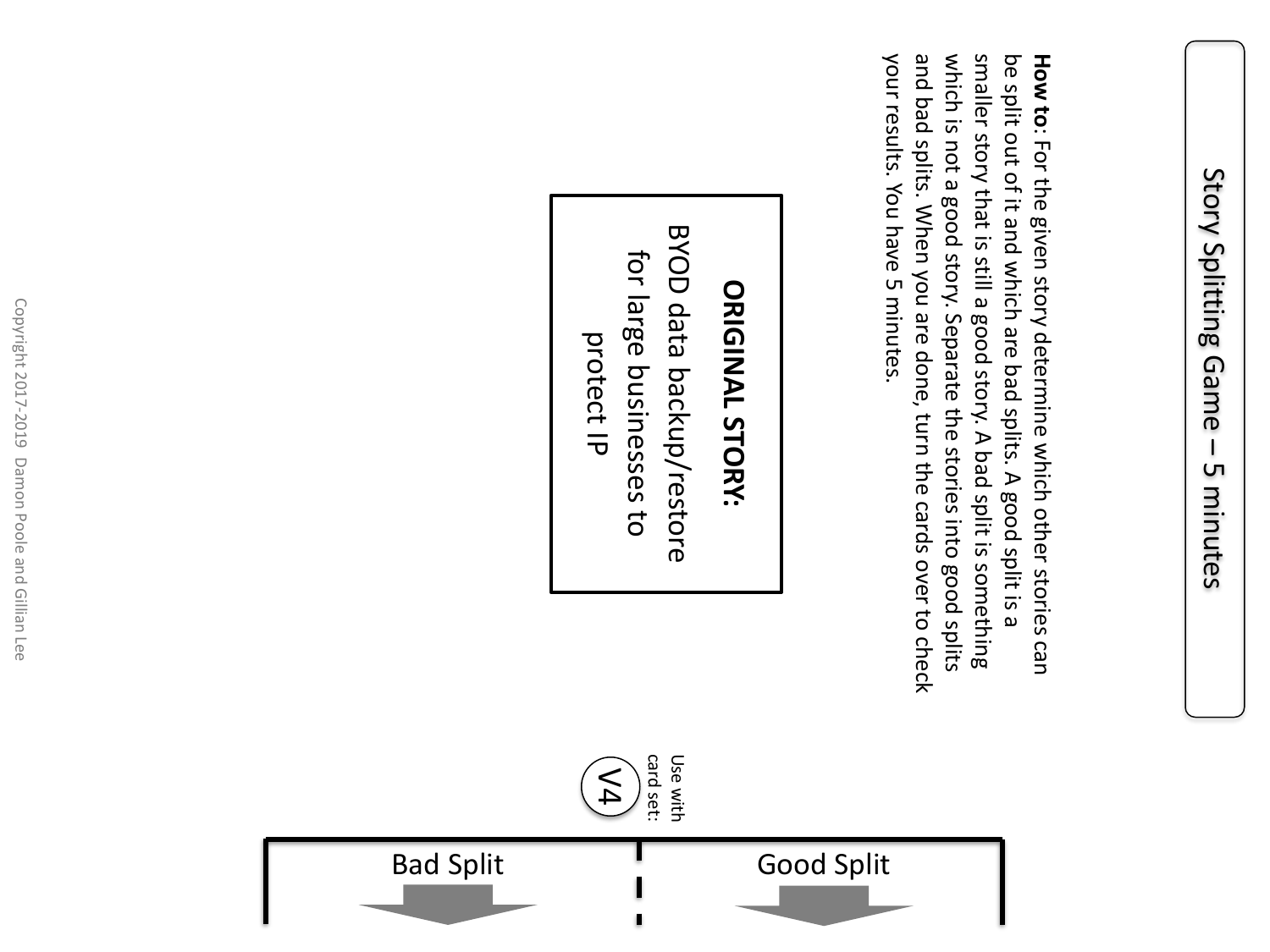### Making a User Story out of Items Game – 10 minutes

Good user stories are *small*. Sometimes the only things we can see are items of various sizes. One way to create stories is to assemble them from small items.

**How to**: None of the cards in this game are good stories. They are all items of various sizes that are necessary to create the full product. Your job is to assemble the smallest story you can out of 5 *or fewer* of the given items. When you are done, turn them over to check your results. You should have *5 or fewer* cards, all of which are labeled "small." If not, keep trying until you do. Consider reading all of the cards before making any decisions.